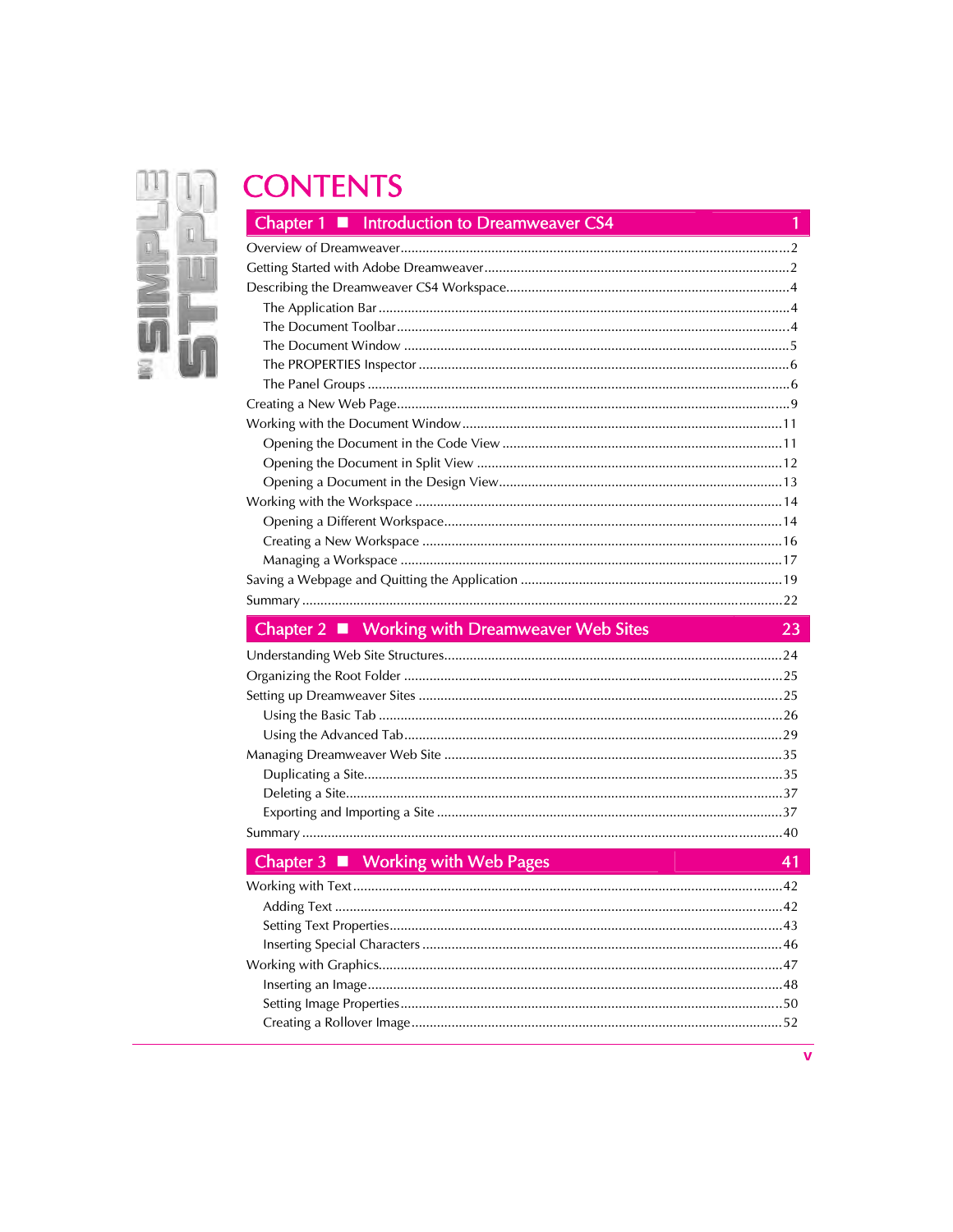#### Dreamweaver CS4 in Simple Steps



#### Working with HTML Tables, Framesets, Chapter  $4 \blacksquare$ d Fran

### 81

111

### Chapter 5 ■ Introduction to Cascading Style Sheets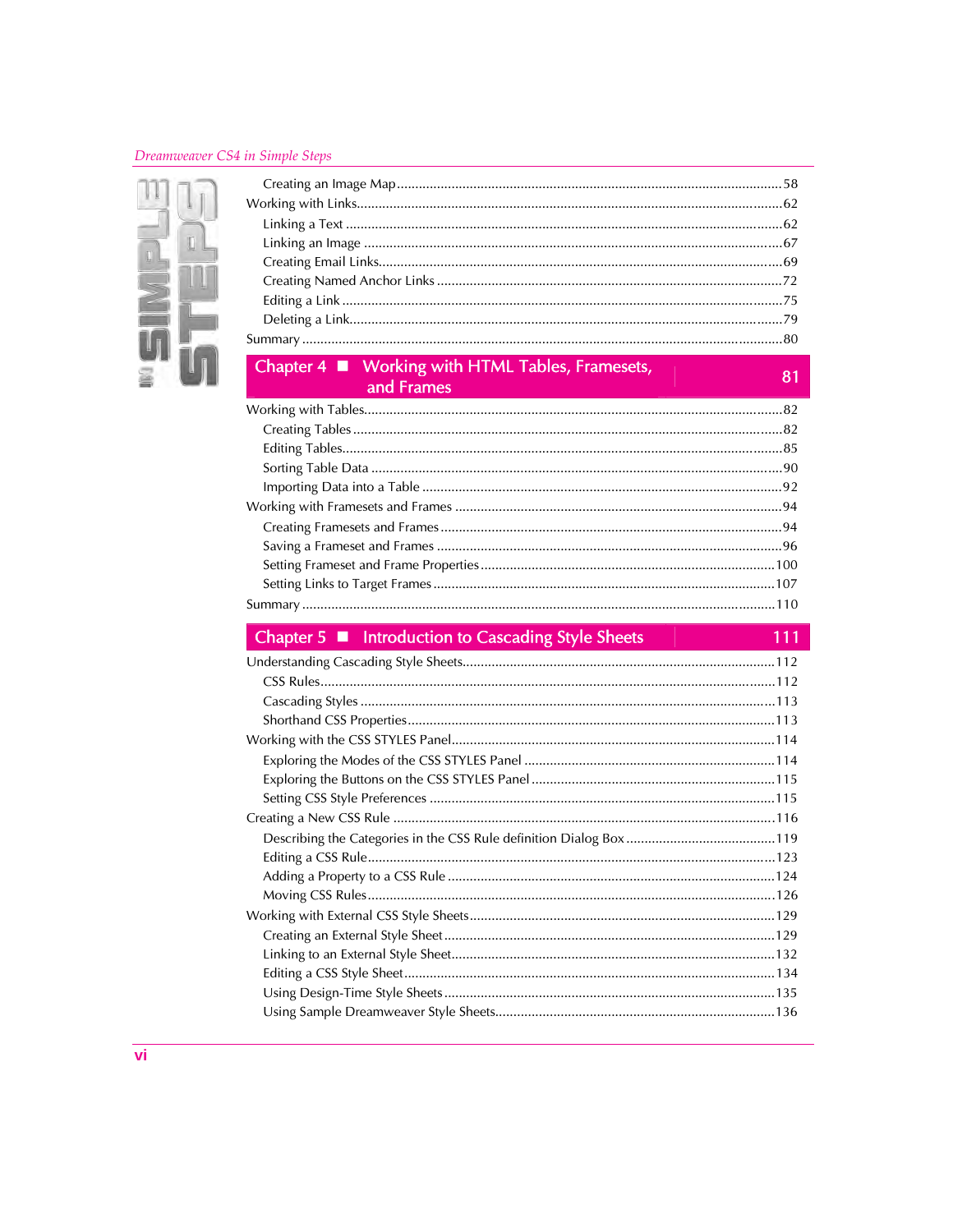### $Contents$



### Chapter 6 ■ Working with Templates

### 157

| Preventing an Editable Region Passing Through a Nested Template178                           |  |
|----------------------------------------------------------------------------------------------|--|
|                                                                                              |  |
|                                                                                              |  |
|                                                                                              |  |
|                                                                                              |  |
|                                                                                              |  |
|                                                                                              |  |
|                                                                                              |  |
|                                                                                              |  |
| and the property of the control of<br>and the second control of the second<br><b>Service</b> |  |

#### Chapter 7 Working with Flash Contents and HTML Forms 189